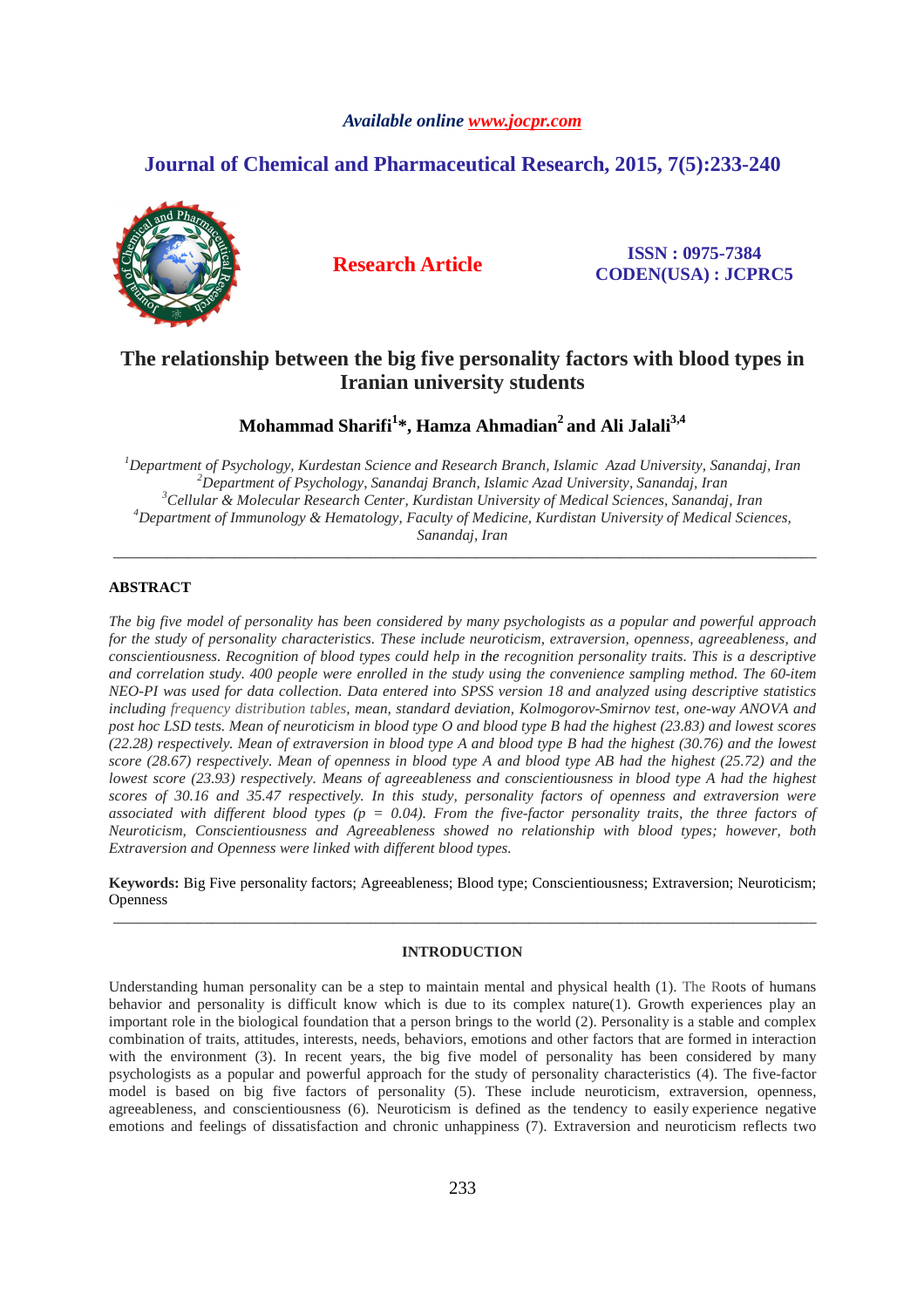different dimensions of personality in individuals (8). Extraversion is a personality dimension that prepares the individuals for experiences of positive affect, behavioral activation system, and mood tendency. Neuroticism is a personality dimension that shows the tendency for experiences of negative affect behavioral deterrent system and avoidance mood (8). Theoretically, it seems logical that a number of people choose situations that are more compatible with their character and personality. They fulfill their psychological needs with adaptability to their environment due to having personality types, such as extraversion and flexibility(9).

*\_\_\_\_\_\_\_\_\_\_\_\_\_\_\_\_\_\_\_\_\_\_\_\_\_\_\_\_\_\_\_\_\_\_\_\_\_\_\_\_\_\_\_\_\_\_\_\_\_\_\_\_\_\_\_\_\_\_\_\_\_\_\_\_\_\_\_\_\_\_\_\_\_\_\_\_\_\_*

Blood types are the most important attributes that different populations around the world differ based on that (10). Recognition of blood types could help in the recognition of many other traits such as personality traits(11). Blood types were first discovered in 1901; however, the mode of inheritance was not explained until 1920 until understanding the Human Genome Project brought more details. Chromosome 9q34, includes the ABO gene; however, ABO blood type were examined to assess personality characteristics without any consensus(12).

Studies on ABO blood types have made significant progress in recent years. The most notable one is the relationship between ABO blood types and disease processes. Extensive studies in the field of genetics include definite relationship between the ABO blood types and pancreatic cancer, and myocardial infarction which emphasizes the role of ABO in these diseases (13-15).

The first study on the relationship between blood types and personality was published in 1930 (16). After further studies in Japan in the mid-1980s, several studies in other countries were conducted on the relationship between blood types and personality traits(17).

Other studies showed that over the past decade, human genome research projects have followed an ascending trend. Although there is no consensus, but many studies confirm the relationship between personality characteristics and genes (18). Currently, most of the studies substantiate that some characteristics in the personality are hereditary (19).

The genetic composition of ABO blood type may assess some human characteristics. For example, a significant amount of people with blood type B and AB are not smokers or smoke rarely or occasionally(20).

This study aimed at finding the relationship between blood type and personality. This hypothesis is made following evidence of involvement of genetic factors in personality differences. Studies on the role of physiology in psychological properties of human beings made us conduct this study and check the relationship between blood types and personality characteristics, which is a very crucial predictor in choosing a career or finding the perfect spouse  $(21)$ .

### **EXPERIMENTAL SECTION**

This is a descriptive and correlation study, which investigated the relationship between the Big Five personality factors and blood types. The study populations were students of Kurdistan University of Applied Science who enrolled in the study from 2012 to 2013. This helped us to control variables such as age, education, culture and social class. Age and education were also controlled because all the study population had the same level of education and age. Culture variable was controlled because all the study population was chosen from Kurdish ethnicity. Socioeconomic level was controlled because the income of the study population was comparable.

We enrolled 400 people in the study using the convenience sampling method. From 16 University of applied sciences in Sanandaj, Iran; four faculties of industrial management, judiciary, social welfare, and culture and art were chosen randomly. According to each blood type (O, A, B, and AB), 100 participants (50 females, and 50 males) were chosen in each educational center.After giving informed consent, participants indicated their blood type (A, B, AB, and O) and then completed the 60-item NEO-PI, shortened form of the NEO Personality Inventory (NEO-PI) by Costa and McCrae (1985), considered as a reliable and valid assessment tool of the five dimensions of personality. Participants responded to each item using a five-point Likert scale, from 0="Strongly Disagree" to 4=''Strongly Agree.'' Approximately half of the items were reversed to prevent response sets. This tool measures big five personality traits including: neuroticism, extraversion, openness, agreeableness, and conscientiousness. The questionnaire had 60 questions each consisted of 12 background questions. Each question gets a score from 0 to 4; therefore each participant receives a score from 0 to 48. In Iran, the NEO - FFI questionnaire was standardized by Garousi in1998. Thequestionnaire wasvalidatedusingtest–retest in 208 students in 3 months resulting in the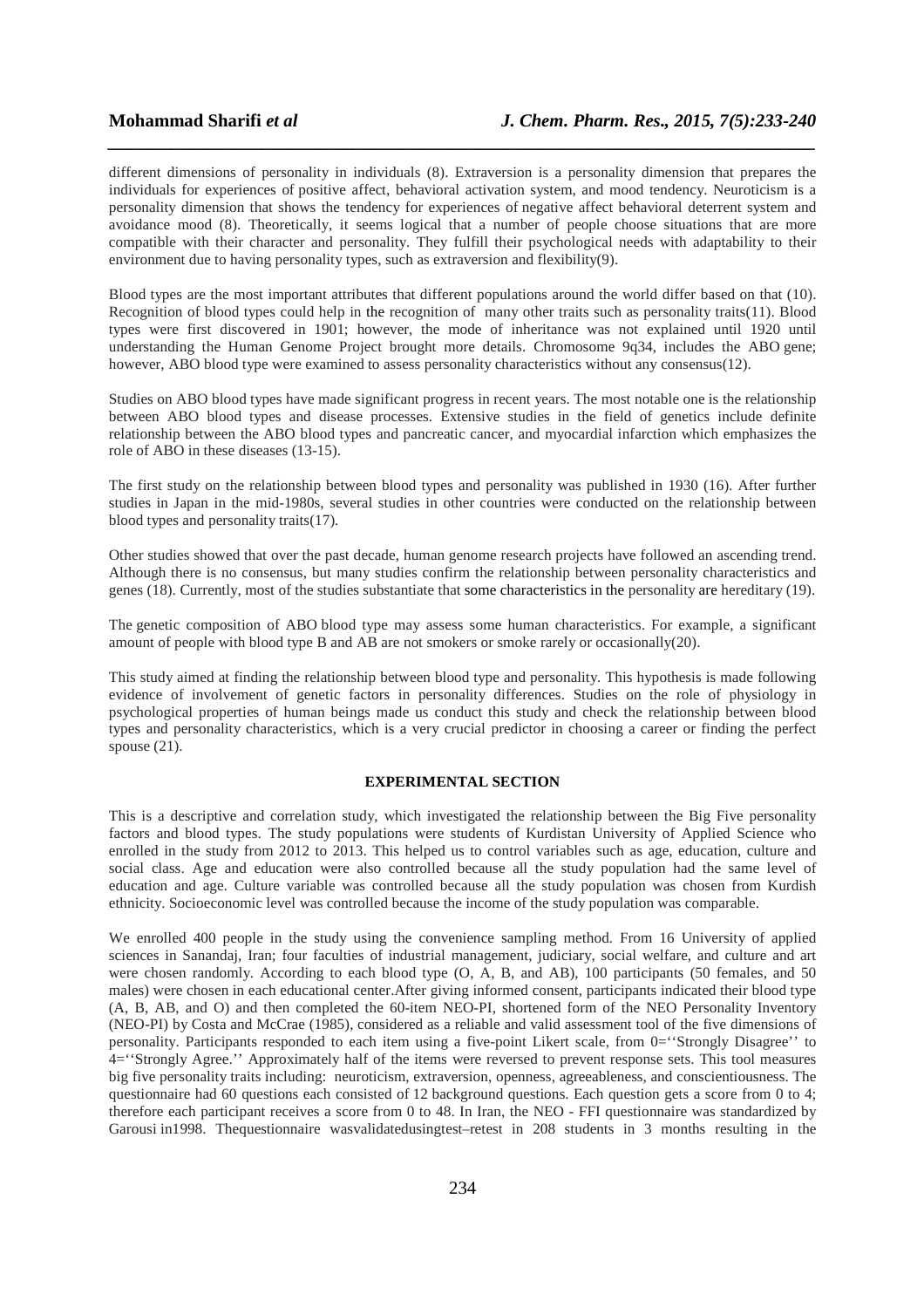following findings: neuroticism=83%, extraversion=75%, openness=80%, agreeableness=79% and conscientiousness =79% (22).

*\_\_\_\_\_\_\_\_\_\_\_\_\_\_\_\_\_\_\_\_\_\_\_\_\_\_\_\_\_\_\_\_\_\_\_\_\_\_\_\_\_\_\_\_\_\_\_\_\_\_\_\_\_\_\_\_\_\_\_\_\_\_\_\_\_\_\_\_\_\_\_\_\_\_\_\_\_\_*

Data entered into SPSS version 18 and analyzed using descriptive statistics including frequency distribution tables, mean, standard deviation, Kolmogorov-Smirnov test, one-way ANOVA and post hoc LSD tests.

# **RESULTS AND DISCUSSION**

Frequency of male and female participants was equal in all of the 400 participants with a mean age of 27.5 years. Finding of the study were as follows: Mean of neuroticism in blood type O and blood type B had the highest (23.83) and lowest scores (22.28) respectively. Mean of extraversion in blood type A and blood type B had the highest (30.76) and the lowest score (28.67) respectively. Mean of openness in blood type A and blood type AB had the highest (25.72) and the lowest score (23.93) respectively. Means of agreeableness and conscientiousness in blood type A had the highest scores of 30.16 and 35.47 respectively. (Table 1)

In this study, personality factors of openness and extraversion were associated with different blood types ( $p = 0.04$ ). But neuroticism, agreeableness and conscientiousness had no association with blood type. According to post hoc LSD tests, on extraversion, blood type A was different from blood type B (P= .014) and blood type AB (P = .017). According to openness, people with blood type A were different from AB blood types. Furthermore, blood types O and A were statistically different according to agreeableness.

| Personality Factors BLOOD TYPE N Mean Std. Deviation Minimum Maximum |          |           |                 |    |    | F        | $P*$ |
|----------------------------------------------------------------------|----------|-----------|-----------------|----|----|----------|------|
| Neurotisism                                                          | $\Omega$ | 100 23.83 | 7.64            | 5  | 40 |          |      |
|                                                                      | A        | 100 22.28 | 8.26            | 7  | 47 | .92 .43  |      |
|                                                                      | B        | 100 23.06 | 7.43            | 7  | 40 |          |      |
|                                                                      | AВ       | 100 23.76 | 6.73            | 10 | 45 |          |      |
| Extraversion                                                         | $\Omega$ | 100 29.41 | 6.51            | 16 | 45 |          |      |
|                                                                      | A        | 100 30.76 | 5.55            | 16 | 43 | 2.64.04  |      |
|                                                                      | B        | 100 28.67 | 6.13            | 11 | 42 |          |      |
|                                                                      | AВ       | 100 28.74 | 5.60            | 10 | 42 |          |      |
| <b>Openness</b>                                                      | $\Omega$ | 100 25.15 | 4.44            | 14 | 35 |          |      |
|                                                                      | A        | 100 25.72 | 4.69            | 17 | 39 | 2.64 .04 |      |
|                                                                      | B        | 100 24.87 | 5.31            | 12 | 40 |          |      |
|                                                                      | AВ       | 100 23.93 | 3.83            | 14 | 35 |          |      |
| Agreeableness                                                        | O        | 100 28.56 | 5.89            | 7  | 47 |          |      |
|                                                                      | A        | 100 30.16 | 5.24            | 17 | 43 | 1.40 .24 |      |
|                                                                      | R        | 100 29.14 | 5.90            | 11 | 44 |          |      |
|                                                                      | AВ       | 100 29.31 | 5.26            | 18 | 42 |          |      |
| Conscientiousness                                                    | $\Omega$ | 100 34.99 | 6.84            | 10 | 48 |          |      |
|                                                                      | A        | 100 35.47 | 6.56            | 18 | 48 | 1.62.18  |      |
|                                                                      | B        | 100 33.88 | 7.78            | 13 | 48 |          |      |
|                                                                      | AВ       | 100 33.61 | 6.57            | 11 | 47 |          |      |
|                                                                      |          |           | * One Way ANOVA |    |    |          |      |

**Table 1. Comparison of five big personality factors and blood types of students** 

**Table 2. Comparison of the mean of personality factors and blood types (post hoc test- LSD)**

| Dependent Variable |          | (I) BLOOD (J) BLOOD | Mean Difference (I-J) | P    |  |
|--------------------|----------|---------------------|-----------------------|------|--|
|                    |          | А                   | 1.55                  | .15  |  |
| Neurotisism        | O        | B                   | .77                   | .47  |  |
|                    |          | AB                  | .07                   | .95  |  |
|                    |          | B                   | $-78$                 | .46  |  |
|                    | А        | AB                  | $-1.48$               | .17  |  |
|                    | B        | AB                  | $-70$                 | .51  |  |
|                    |          | А                   | $-1.35$               | .11  |  |
| Extraversion       | O        | В                   | .74                   | .38  |  |
|                    |          | AB                  | .67                   | .43  |  |
|                    | А        | B                   | $2.09*$               | .014 |  |
|                    |          | AB                  | $2.02^*$              | .017 |  |
|                    | B        | AB                  | $-.07$                | .93  |  |
| <b>Openness</b>    |          | А                   | $-.57$                | .38  |  |
|                    | $\Omega$ | B                   | .28                   | .67  |  |
|                    |          | AB                  | 1.22                  | .06  |  |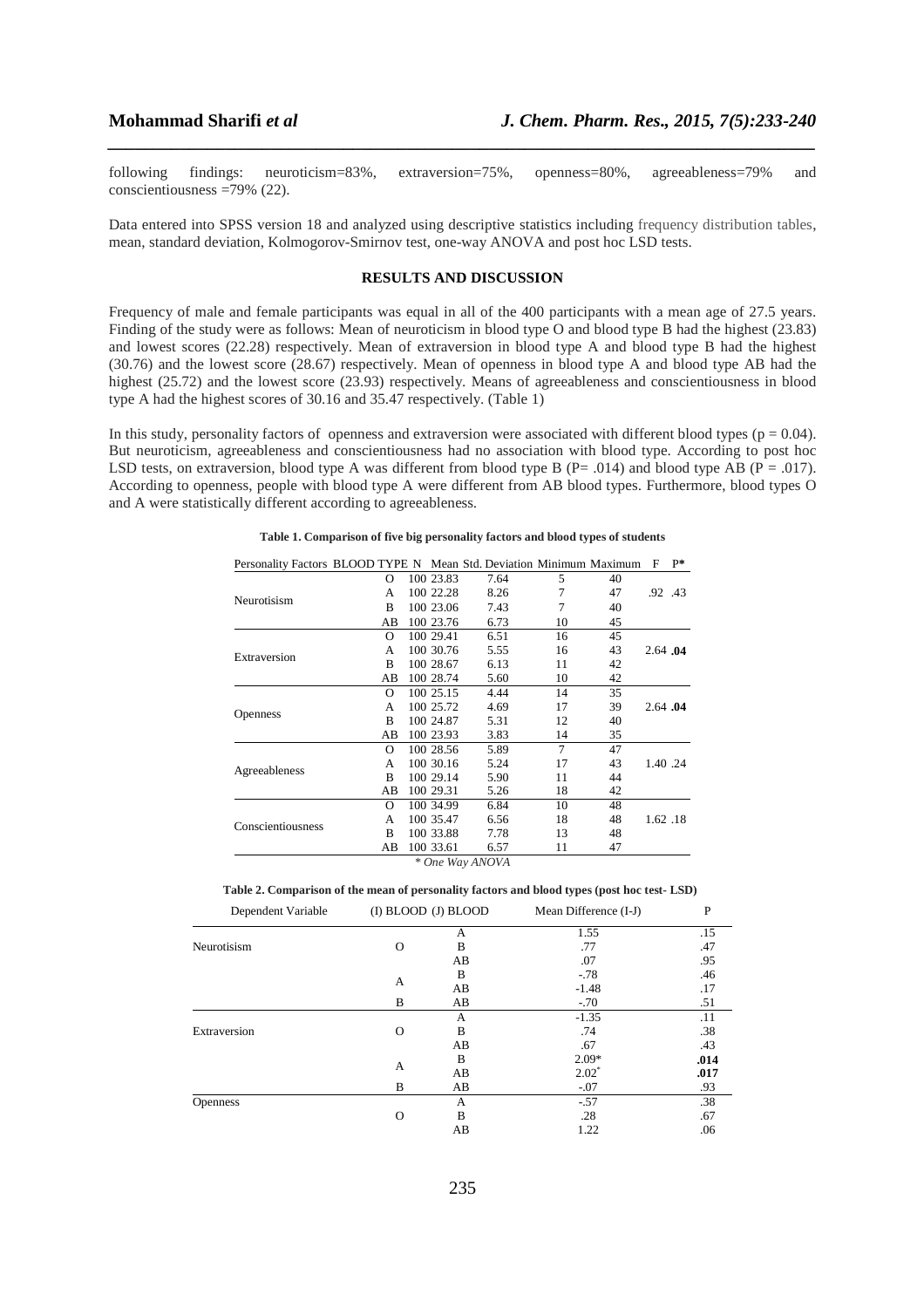|                   |          | B  | .85      | .19  |  |
|-------------------|----------|----|----------|------|--|
|                   | A        | AB | $1.79*$  | .006 |  |
|                   | B        | AB | .94      | .15  |  |
| Agreeableness     |          | А  | $-1.60*$ | .043 |  |
|                   | $\circ$  | B  | $-.58$   | .46  |  |
|                   |          | AB | $-.75$   | .34  |  |
|                   | A        | B  | 1.02     | .19  |  |
|                   |          | AB | .85      | .28  |  |
|                   | B        | AB | $-.17$   | .83  |  |
| Conscientiousness |          | A  | $-.48$   | .62  |  |
|                   | $\Omega$ | B  | 1.11     | .26  |  |
|                   |          | AB | 1.38     | .16  |  |
|                   | A        | B  | 1.59     | .11  |  |
|                   |          | AB | 1.86     | .06  |  |
|                   | B        | AB | .27      | .78  |  |

*\_\_\_\_\_\_\_\_\_\_\_\_\_\_\_\_\_\_\_\_\_\_\_\_\_\_\_\_\_\_\_\_\_\_\_\_\_\_\_\_\_\_\_\_\_\_\_\_\_\_\_\_\_\_\_\_\_\_\_\_\_\_\_\_\_\_\_\_\_\_\_\_\_\_\_\_\_\_*

*\* The mean difference is significant at.05 level.* 

**Figure 1. Box plot comparing the mean scores of the big five personality factors and blood types** 

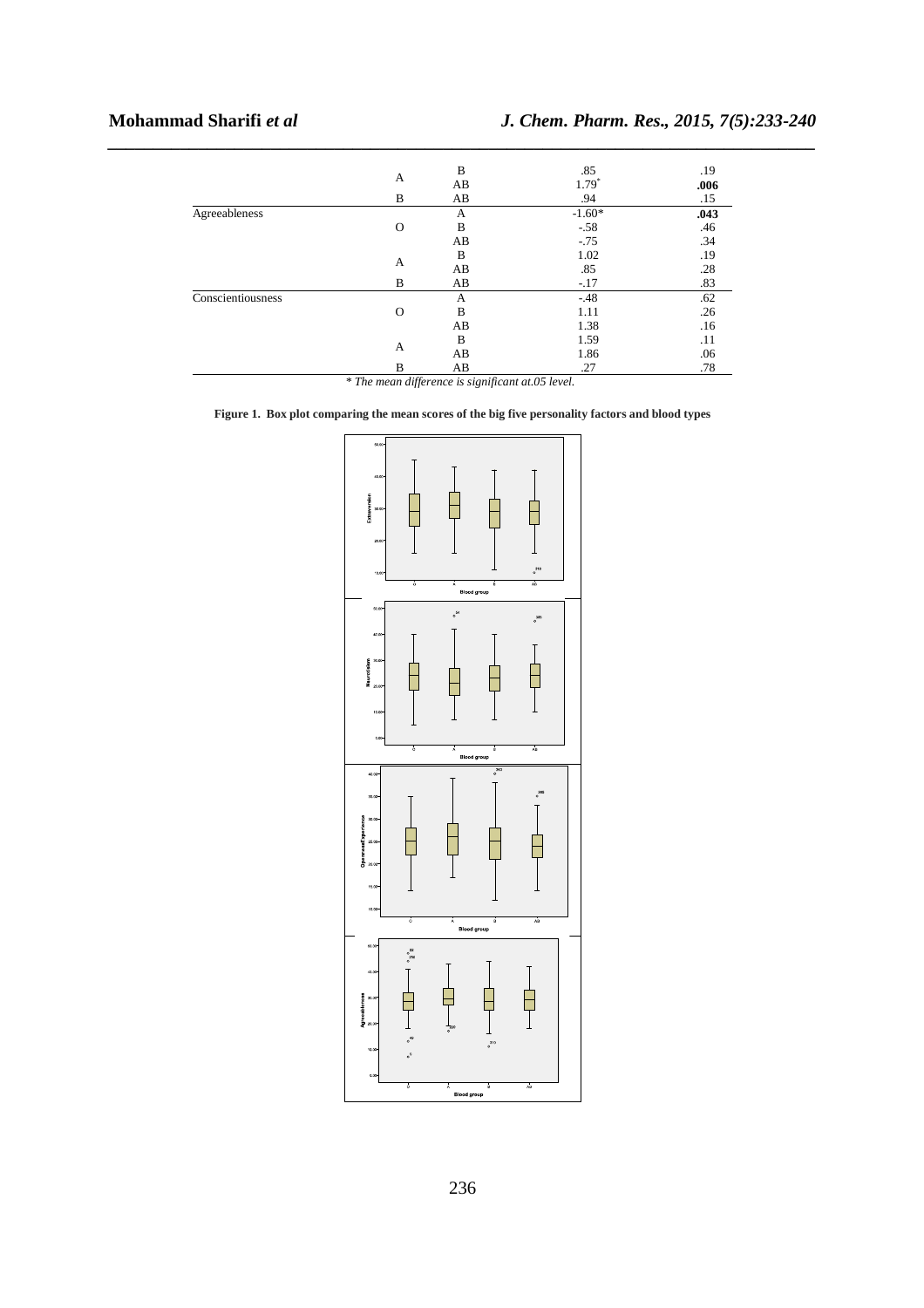

Concerning the relationship between blood types and neuroticism; the results of this study showed that there was no relationship between neuroticism and people with different blood types (ABO). Results support studies that found no relationship between blood type and neuroticism (23, 24). Another study found a relationship between blood type B and neuroticism which might include unequal cell sizes, and low incidences of blood type B (16). However, it is consistent with findings of other studies in this field (11), (16), (25), (26).

There are consistent studies in Iran and other countries that support the findings of our study, including: A study conducted by Rinieris (1978), found no relationship between blood types and neuroticism and suggested that, females had a higher mean neuroticism score than males (27). Jogawar and Marutham and Indira (1990) found that blood type Bs were more neurotic (16, 28).

However, findings of these studies have a key difference with the results of our study. The results showed that there was no significant difference between neuroticism and other blood types. As a general rule, these findings have failed to make a connection, or significant differences between personality characteristics and blood types. However, results of those studies that were not consistent with the results of our study suggested some congruencies in several parts of the study between personality characteristics and blood types. These studies used different other tools instead of NEO, to prove their results; therefore, the need for a comparative study seems necessary.

In our study average age of students were 27.5 years with a range from 18 to 38 years. We can refer to Cattell's theory of stages of maturity which is the fourth phase of growth in which people experience stillness and emotional stability from 23 to 50 years. This age group has the lowest level of fluidity and generally has a productive and happy life. In this period people start a family life, choose a career and marry. After matching this theory with age types of participant in the study, many of these students already have jobs. Some of them were married and lived with peace and tranquility, and had a goal in their life. In the neuroticism scale, there was no significant difference in the mean blood types.

Given the average age of participants, extraversion was statistically significant, followed positive affectivity and behavioral activation system and showed no statistically significant difference in inhibitory avoidance, neuroticism, and mood in relation to blood types. Eysenck argued that extraverts have the least amount of provocation (29).

Concerning extraversion, the results of this study showed that there was a significant difference between people with different blood types (ABO) and extraversion. This finding contradicts Cramer and Imaike (2002), but supports Lester and Gatto findings (1987), likely reasons for these conflicting outcomes could include design of previous studies (23).

Extraversion levels in people with blood type A than in those with blood type B and people with blood type AB was more. The extraversion of blood types B and AB was less than blood type A. The results were consistent with findings of other studies in terms of extraversion.

Another study showed that people with blood type A were more sociable than people with blood type O (30). An Iranian study (31) showed that type of participation in companies affiliated to Tehran Stock Exchange, devised a new strategy based on prioritization of blood types to enhance the efficiency of production lines and building a conceptual model in which blood type A had the maximum collaboration, blood type O ranked second, and blood type AB was in the third place of collaboration. This study showed that blood type B had the lowest participation.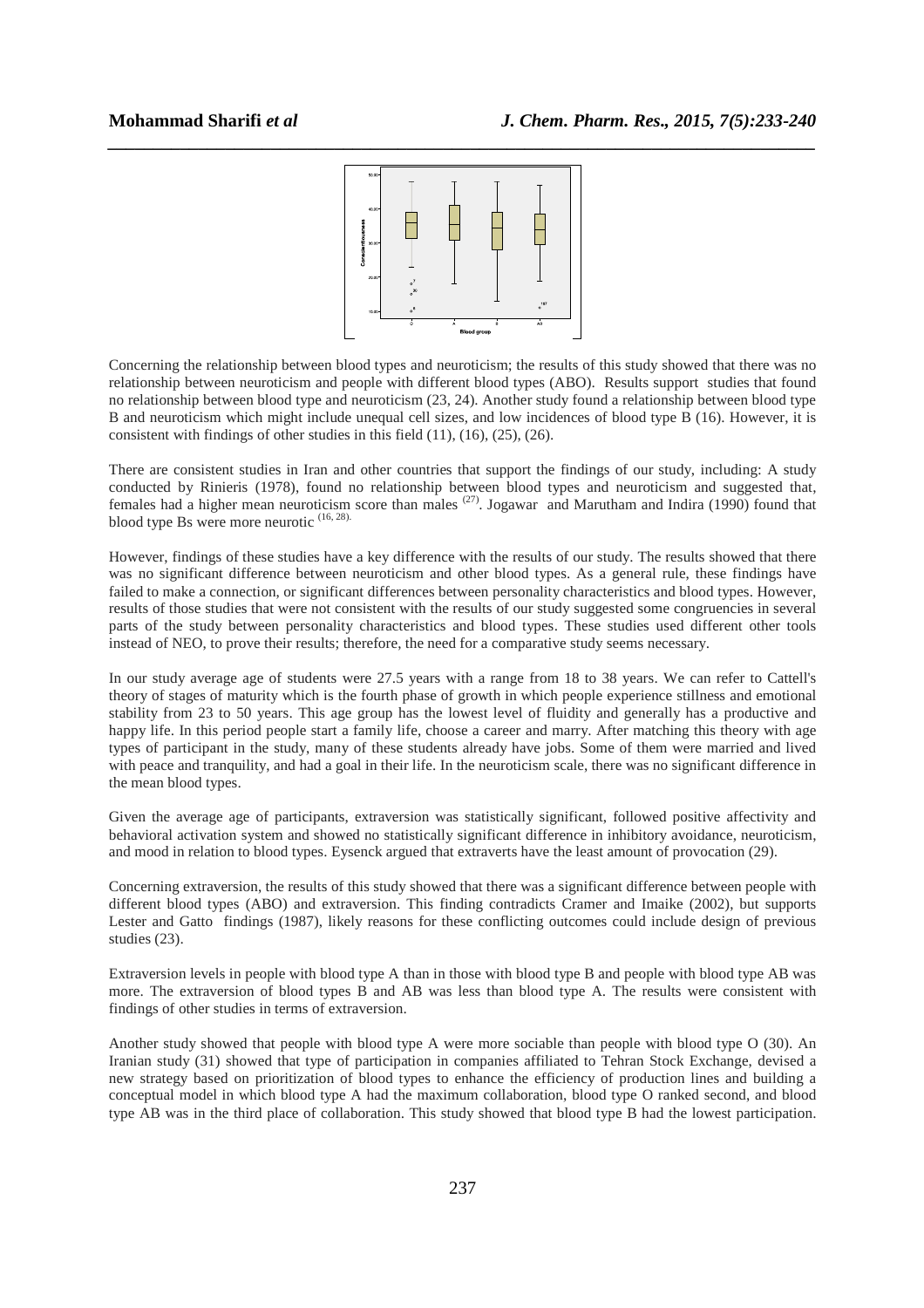These findings were based on the type of participation and were largely consistent with the results of our study, especially with regard to extraversion.

*\_\_\_\_\_\_\_\_\_\_\_\_\_\_\_\_\_\_\_\_\_\_\_\_\_\_\_\_\_\_\_\_\_\_\_\_\_\_\_\_\_\_\_\_\_\_\_\_\_\_\_\_\_\_\_\_\_\_\_\_\_\_\_\_\_\_\_\_\_\_\_\_\_\_\_\_\_\_*

In the findings another study, people with blood type A compared to blood types O, B and AB had the most emotional sensitivity and stable emotions, which is consistent with high extraversion found in this study (32). In another study, blood type AB had the most introversion and blood type A had the most extraversion which was consistent with the results of our study (17). In another study (33), students with blood types B and AB had the most tendency to tranquility, stability and introversion compared to students with different other blood types; results are consistent with findings of our study. Ando (26) argued that, people with blood type A had more tendency to stability, optimism and extraversion for and people with blood type B had a tendency to depression, anxiety, introversion and pessimism which is consistent with the results of this study.

Findings of another study **(34)**showed that individuals with blood type A had characteristics such as being calm, sociable, quiet and free of submissive character, anger and perfectionism. Meanwhile, individuals with blood type B had personality traits such as the tendency to perfectionism, submissiveness, lack of anger, busy mind, being cautious and conservative in speech. This feature matches with that of blood type A in extraversion and blood type B in introversion. The results are consistent with blood type A in having a high extraversion and for blood type B in the having a low extraversion.

Concerning openness and blood types, there is a significant difference between people with different blood types (ABO) and openness. Findings indicate that level of openness in people with blood type A are more than those withblood type AB. In the overlap of collaboration with openness scale, blood type A had the highest participation among other types which was consistent with the results of our study. There was also a low rate of openness and participation in AB blood type compared to blood types A and O.

In the study of Ahmadi (2013) (35), in addition to the ABO blood type, Rh was also examined in which blood type +A compared to +B and +B compared to +AB showed significantly different results. Angst (36), showed that high rate of openness of blood type A was in consistency with the results of our study. In another study (25), people with blood type A had the highest balance and openness compared to other blood types. This result agrees with high level of openness in our study. In another study (33), A and O blood types had the highest rate of openness and blood types B and AB had the highest tendency to inertia and stability. This is consistent with high rate of opening in blood type A and high rate of stability in Blood type AB. Another study (34), showed that people with blood type A, were sociable, quiet and peaceful which is consistent with the results of this study.

Concerning Agreeableness and different blood types, the results of this study showed that there was no relationship between people with different blood types and their level of agreeableness. The results are consistent with other related studies (23), (35), (25), (33). From the other side, Cattell et al. (1964) found blood Type As to be significantly higher on Factor I, tender-mindedness—one facet of agreeableness(37).

Agreeableness rests with alpha factors in the Dygmen theory which includes social acceptability. Some studies had a biological perspective to personality (38). They postulated that alpha characters such as agreeableness, conscientiousness and emotional stability represents the path by which humans can maintain stability of functional serotonergic status located in the caudal brain. They believed that beta factor included openness and extraversion. This indicates willingness to engage with new stimuli such as flexibility in behavior and thinking which is related to dopaminergic system in the central parts of the brain. In contrast paths and circuits of serotonergic and dopaminergic play a more effective role.

Concerning blood types and conscientiousness, the results showed that there was no significant relationship between different blood types and conscientiousness which is consistent with the results of other related studies  $(23)$ ,  $(25)$ ,  $(33)$ . Findings of this study support Cramer and Imaike (2002), but contradicts the views expressed about blood Type ABs in the literature<sup> $(23)$ </sup>. However, these findings were not consistent with the results of some other investigations (38), (35). Disregarding genotypes and phenotype can contribute significantly to the success of the research in this field. Given that scale of conscientiousness lies in the alpha factor theory of Dygmen, there was no significant difference between neuroticism, conscientiousness, and agreeableness factors and blood types which confirmed the results of our study.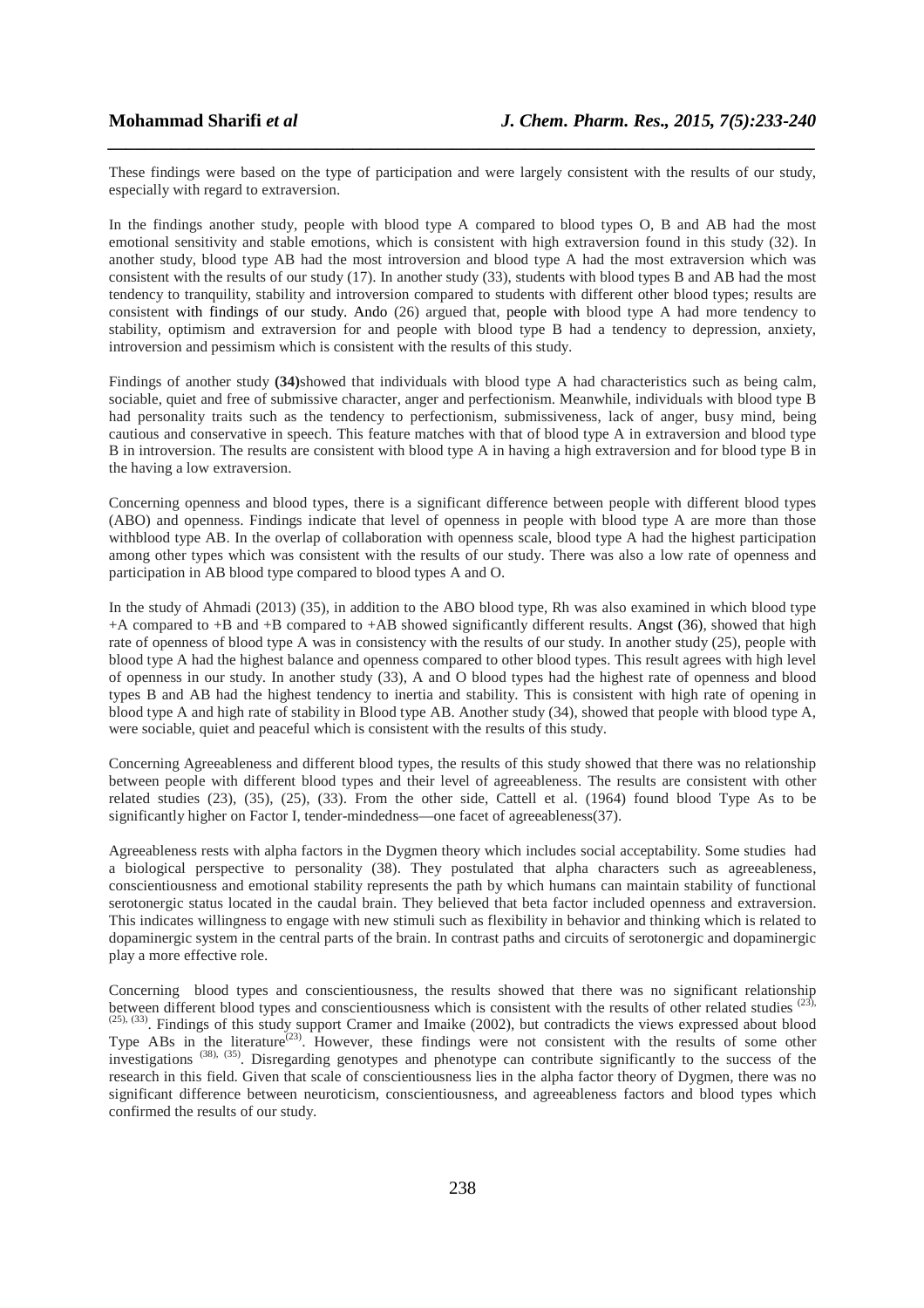In all of the studies conducted on blood types and personality traits, the focus was on four blood types. Blood type O is a precursor to other blood types. Due to multiple genotypes determining the time of the research involvement of blood type genotype in the research process could be effective.

*\_\_\_\_\_\_\_\_\_\_\_\_\_\_\_\_\_\_\_\_\_\_\_\_\_\_\_\_\_\_\_\_\_\_\_\_\_\_\_\_\_\_\_\_\_\_\_\_\_\_\_\_\_\_\_\_\_\_\_\_\_\_\_\_\_\_\_\_\_\_\_\_\_\_\_\_\_\_*

### **CONCLUSION**

From the five-factor personality traits, the three factors of Neuroticism, Conscientiousness and Agreeableness showed no relationship with blood types; however, both Extraversion and Openness were linked with different blood types.

### **Acknowledgement**

This article was supported financially by Department of Psychology, Kurdestan Science and Research Branch, Islamic Azad University, Sanandaj, Iran.

## **REFERENCES**

- [1] Eysenck HJ. The Structure of Human Personality (Psychology Revivals): Routledge; **2013**.
- [2] Dworkin JB, Larson R, Hansen D. *Journal of youth and adolescence*, **2003**, 32(1),17-26.

[3] Heinström J. *Information Research*, **2003**, 9(1),9-1.

[4] Digman JM. *Annual review of psychology*, **1990**, 41(1),417-40.

[5] Goldberg LR. *Journal of personality and social psychology*, **1990**, 59(6),1216.

- [6] Howard-Sharp K, Rowe A, Russell K, Long A, Phipps S. **2014**.
- [7] Watson D, Clark LA. *Journal of personality*, **1992**, 60(2),441-76.

[8] Vinkhuyzen A, Pedersen NL, Yang J, Lee SH, Magnusson PK, Iacono WG, et al. *Translational psychiatry*, **2012**, 2(4),e102.

[9] Hamtiaux A, Houssemand C. *Psychology Research*, **2012**, 2(10).

- [10]Lewontin RC. The apportionment of human diversity. Evolutionary biology: Springer; **1995**. p. 381-98.
- [11]Cattell R, Young HB, Hundleby J. *American journal of human genetics*, **1964**, 16(4),397.

[12]O'hUigin C, Sato A, Klein J. *Human genetics*, **1997**, 101(2),141-8.

[13]LutfUllah L, Akhtar B, Saba NU, Hanif A, Khan BZ, Bukhshi IM. *Annals of King Edward Medical University*, **2011**, 16(3).

[14]Ben Q, Wang K, Yuan Y, Li Z. *International Journal of Cancer*, **2011**, 128(5),1179-86.

[15]Ahmadi A, Poorfathollah A-A, Aghaiipour M, Rezaei M, Nikoo-ghoftar M, Abdi M, et al. *Tumor Biology*, **2014**, 35(7),6763-8.

[16]Rogers M, Glendon AI. *Personality and individual differences*, **2003**, 34(7),1099-112.

[17]Eysenck HJ. *Psychological reports*, **1977**, 41(3f),1257-8.

- [18]Larsen RJ, Buss DM. *Jastrebarsko: Naklada Slap*, **2008**.
- [19]Eysenck HJ. Crime and Personality (Psychology Revivals): Routledge; **2013**.
- [20]Klatsky AL, Friedman GD, Siegelaub AB. *Annals of Internal Medicine*, **1974**, 81(3),294-301.
- [21]Brown SD, Hirschi A. *Career development and counseling Putting theory and research to work*, **2013**,299-328.

[22]Habibi Z, Sadeghi H, Haghrangbar F, Madanipour K, Azarnoosh A. *Procedia-Social and Behavioral Sciences*, **2013**, 84,509-13.

[23]Cramer KM, Imaike E. *Personality and individual differences*, **2002**, 32(4),621-6.

[24]Rinieris PM, Christodoulou G, Stefanis CN. *Acta Psychiatrica Scandinavica*, **1980**, 61(5),473-6.

[25]Abdel-Khalek AM. **2004**.

[26]Ando K. *Blood*, **1995**, 34(06).

[27]Rinieris PM, Stefanis CN, Rabavilas A, Vaidakis N. *Acta Psychiatrica Scandinavica*, **1978**, 57(5),377-81.

[28]Marutham P, Prakash IJ. *Indian Journal of Clinical Psychology*, **1990**, 17(2),79-81.

[29]Blackburn R. *The British Journal of Psychiatry*, **1968**, 114(512),821-8.

[30]Friedman M, Rosenman RH. Type A behavior and your heart: Knopf New York; **1974**.

[31]Alizadeh N, Safaran HAFSM, Ahmadi T.

[32]Eysenck HJ. Dimensions of personality: Springer; **1991**.

[33]McCoy K. *WWW Swedish org/17531 cfm*, **2004**.

[34]Hobgood DK. *Medical hypotheses*, **2011**, 77(2),294-300.

- [35]Ahmadi E, Malekierad A, Maghsoudi M, Abdolmohamadi K, Fathi A. *Language in India*, **2013**, 13(2).
- [36]Angst J, Maurer-Groeli Y. *Archiv für Psychiatrie und Nervenkrankheiten*, **1974**.